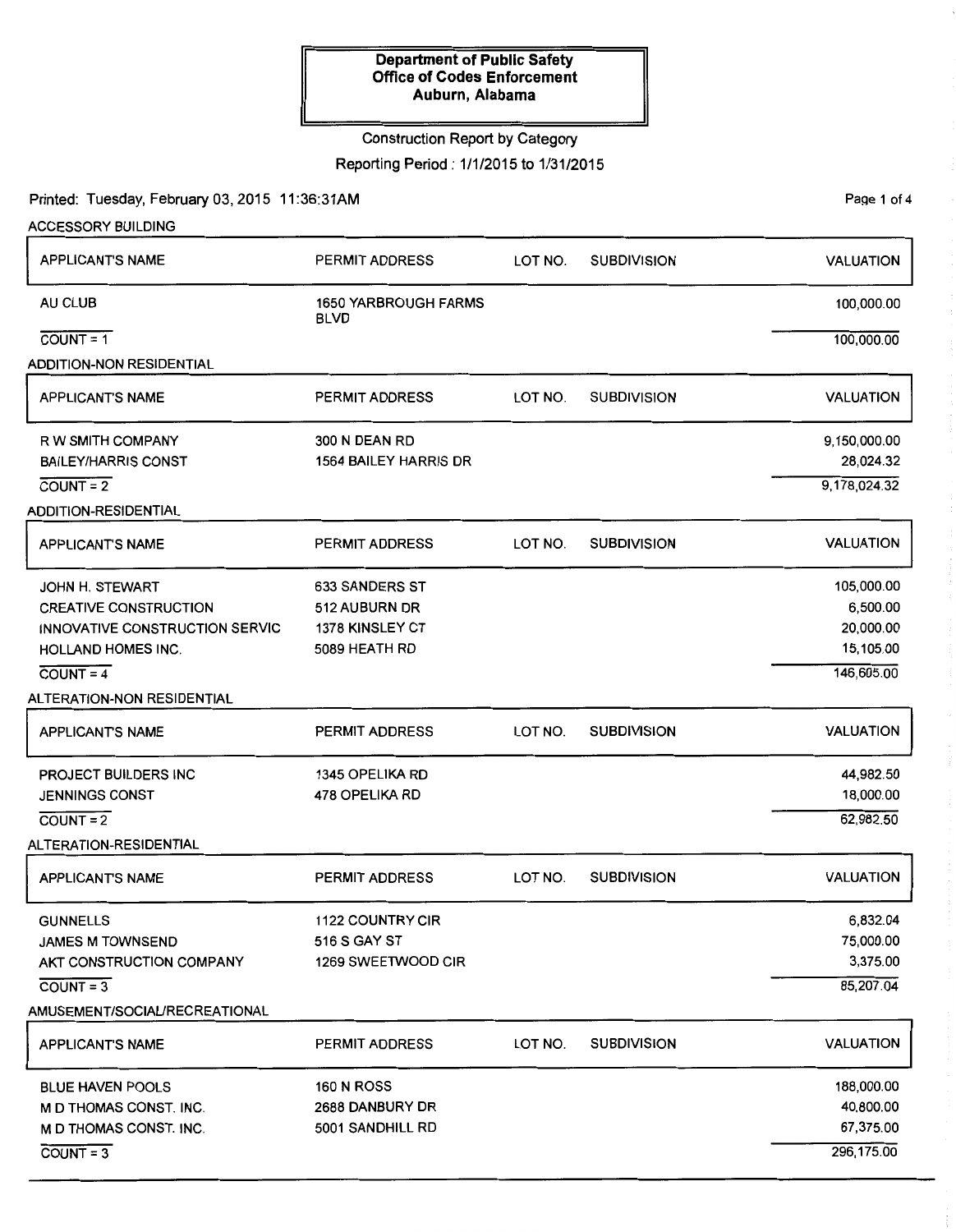# Construction Report by Category

Reporting Period: 1/1/2015 to 1/31/2015

## Printed: Tuesday, February 03, 2015 11:36:31AM

ROOFING- NON RESIDENTIAL

 $COUNT = 8$ 

| <b>APPLICANT'S NAME</b>       | <b>PERMIT ADDRESS</b>    | LOT NO.                       | <b>SUBDIVISION</b>              | <b>VALUATION</b> |  |  |
|-------------------------------|--------------------------|-------------------------------|---------------------------------|------------------|--|--|
| <b>TRIPLE B CONSTRUCTION</b>  | 404 OPELIKA RD           |                               |                                 | 2,545.00         |  |  |
| $COUNT = 1$                   |                          |                               |                                 | 2,545.00         |  |  |
| ROOFING-RESIDENTIAL           |                          |                               |                                 |                  |  |  |
| <b>APPLICANT'S NAME</b>       | <b>PERMIT ADDRESS</b>    | LOT NO.                       | <b>SUBDIVISION</b>              | <b>VALUATION</b> |  |  |
| <b>SUPERIOR ROOFING</b>       | <b>336 CARTER ST</b>     |                               |                                 | 7,645.00         |  |  |
| <b>SUPERIOR ROOFING</b>       | <b>1891 HILLTON CT</b>   |                               |                                 |                  |  |  |
| <b>B &amp; L ROOFING</b>      | 780 N COLLEGE ST         |                               | 5,200.00                        |                  |  |  |
| SUPERIOR ROOFING              | <b>847 CHICKASAW AVE</b> |                               |                                 | 4,785.00         |  |  |
| <b>SUPERIOR ROOFING</b>       | 1155 EAGLE CIR           |                               |                                 | 8,975.00         |  |  |
| <b>SUPERIOR ROOFING</b>       | <b>1151 NORTHLAKE DR</b> |                               |                                 | 6,850.00         |  |  |
| <b>SUPERIOR ROOFING</b>       | 108 WILLOW CREEK RD      |                               |                                 | 14,780.00        |  |  |
| <b>HOLLAND HOMES INC.</b>     | 759 HOLLON AVE           |                               | 6,499.00                        |                  |  |  |
| <b>TRIPLE B CONSTRUCTION</b>  | 409 E GLENN AVE          |                               | 3,975.00                        |                  |  |  |
| <b>H &amp; H CONSTRUCTION</b> | 368 PAYNE ST             | 8,000.00                      |                                 |                  |  |  |
| <b>SUPERIOR ROOFING</b>       | 2014 JANABROOKE LN       |                               |                                 |                  |  |  |
| <b>SUPERIOR ROOFING</b>       | 729 N CARY DR            | 10,706.00                     |                                 |                  |  |  |
| $COUNT = 12$                  |                          |                               |                                 | 88,065.00        |  |  |
| SINGLE FAMILY HOUSE-ATTACHED  |                          |                               |                                 |                  |  |  |
| <b>APPLICANT'S NAME</b>       | <b>PERMIT ADDRESS</b>    | LOT NO.                       | <b>SUBDIVISION</b>              | <b>VALUATION</b> |  |  |
| <b>JAY TOLAND</b>             | 408 N DONAHUE DR         | 8                             | <b>SUTTON PLACE TOWN HOUSES</b> | 117,600.91       |  |  |
| <b>JAY TOLAND</b>             | 410 N DONAHUE DR         | 7                             | SUTTON PLACE TOWN HOUSES        | 117,600.91       |  |  |
| <b>JAY TOLAND</b>             | 412 N DONAHUE DR         | 6                             | <b>SUTTON PLACE TOWN HOUSES</b> |                  |  |  |
| <b>JAY TOLAND</b>             | 414 N DONAHUE DR         | 5                             | <b>SUTTON PLACE TOWN HOUSES</b> | 117,600.91       |  |  |
| <b>JAY TOLAND</b>             | 416 N DONAHUE DR         | 4                             | <b>SUTTON PLACE TOWN HOUSES</b> | 117,600.91       |  |  |
| <b>JAY TOLAND</b>             | 418 N DONAHUE DR         | 3                             | <b>SUTTON PLACE TOWN HOUSES</b> | 117,600.91       |  |  |
| <b>JAY TOLAND</b>             | 420 N DONAHUE DR         | 2                             | SUTTON PLACE TOWN HOUSES        | 117,600.91       |  |  |
| <b>JAY TOLAND</b>             | 422 N DONAHUE DR         | SUTTON PLACE TOWN HOUSES<br>1 |                                 |                  |  |  |

940,807.28

PaQe 2 of 4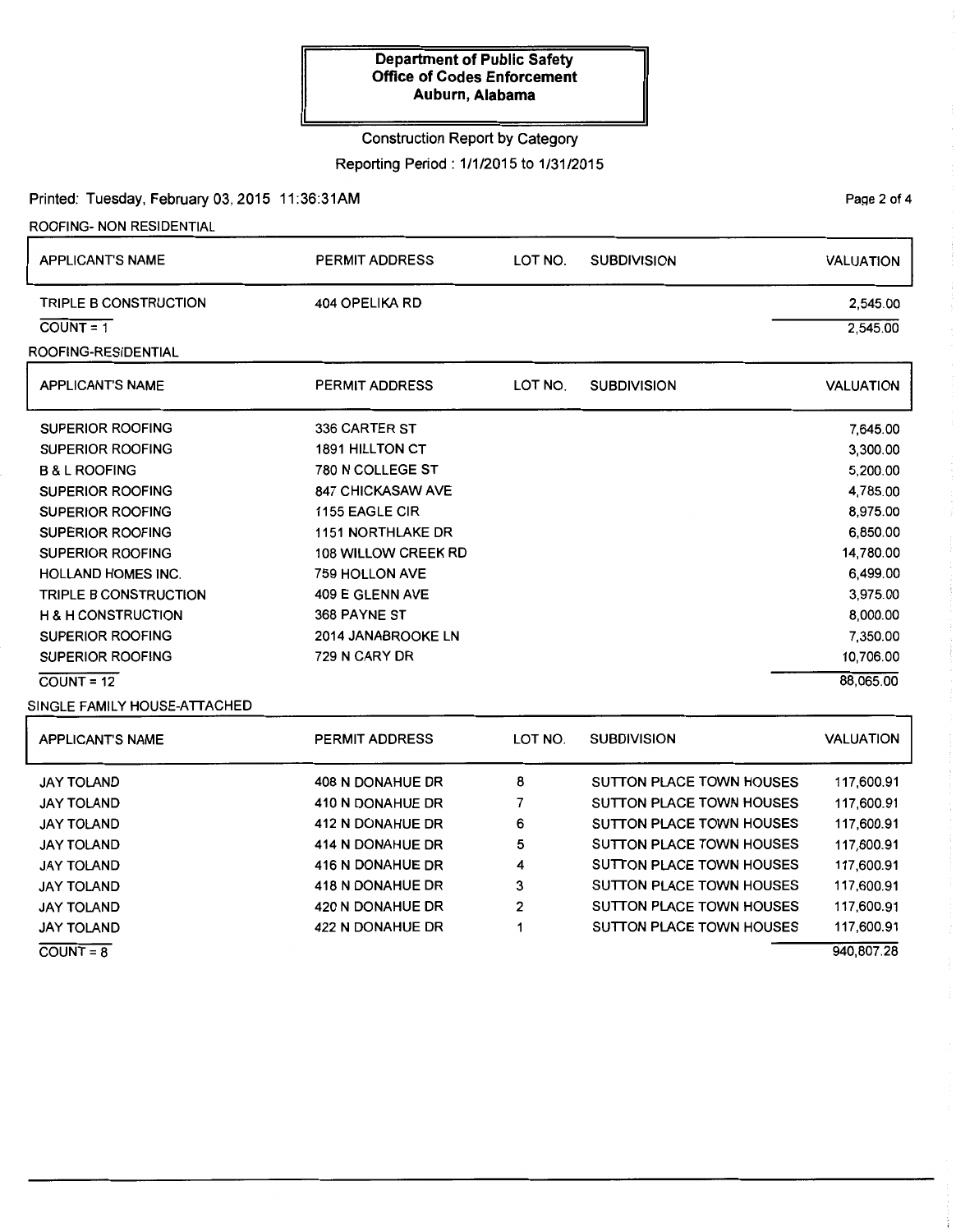# Construction Report by Category Reporting Period: 1/1/2015 to 1/31/2015

# Printed: Tuesday, February 03, 2015 11:36:31AM Page 3 of 4

### SINGLE FAMILY HOUSE-DETACHED

| <b>APPLICANT'S NAME</b>            | <b>PERMIT ADDRESS</b>                                   | LOT NO.                   | <b>SUBDIVISION</b>           | <b>VALUATION</b> |
|------------------------------------|---------------------------------------------------------|---------------------------|------------------------------|------------------|
| <b>HOLLAND HOMES INC.</b>          | <b>1716 MUIR DR</b>                                     | 49                        | <b>STONE CREEK</b>           | 274,761.22       |
| <b>COMPASS CONSTRUCTION</b>        | 900 DAKOTA DR                                           | 10A<br><b>DAKOTA</b>      |                              | 380,623.15       |
| <b>HOMESTEAD RESIDENTIAL</b>       | 1000 STARR CT                                           | 8<br><b>ROSEMARY GATE</b> |                              | 185,022.96       |
| DILWORTH DEVELOPMENT               | 33<br><b>CHARLESTON PLACE</b><br><b>137 CAROLINA CT</b> |                           |                              | 256,992.50       |
| DILWORTH DEVELOPMENT               | 951 FALCONER DR                                         | 176                       | YARBROUGH FARMS - THE PARC   | 315,606.14       |
| <b>BLAKE LOMENICK</b>              | 2131 PRESERVE DR                                        | 88                        | <b>PRESERVE</b>              | 302,026.05       |
| <b>SAGE SERVICES LLC</b>           | 2834 MURRAY CT                                          | 15                        | <b>DAKOTA</b>                | 118,049.70       |
| <b>GEORDAN COMMUNITIES</b>         | <b>154 CASTELLO CIR</b>                                 | 7A-1                      | <b>TIVOLI</b>                | 263,451.54       |
| JAY TOLAND                         | 2698 CARRINGTON CT                                      | 74                        | <b>WHITE OAKS</b>            | 379,765.28       |
| <b>JAY TOLAND</b>                  | 2706 CARRINGTON CT                                      | 75                        | <b>WHITE OAKS</b>            | 366,133.98       |
| HAYLEY-FREEMAN CONST CO            | 2715 SOPHIA WAY                                         | 42                        | <b>TUSCANY HILLS</b>         | 223,256.00       |
| HOMEWORKS OF ALABAMA INC           | 2246 N DONAHUE DR                                       | 66                        | <b>OAK HOLLOW</b>            | 209,970.90       |
| KOREY WEBB CONSTRUCTION            | 7550 STONEWALL RD                                       | 13 <sub>c</sub>           | <b>PLAINSMAN HILLS</b>       | 495,846.03       |
| KOREY WEBB CONSTRUCTION            | 783 KARLEE CT                                           | 17                        | <b>TUTTON HILL</b>           | 255,268.59       |
| <b>MICHAEL A MONK</b>              | <b>408 MERIMONT BLVD</b>                                | 21                        | <b>ASHETON LAKES</b>         | 517,055.26       |
| <b>EDGAR HUGHSTON BUILDER INC.</b> | <b>436 FRONTIER CIR</b>                                 | 238                       | <b>SOLAMERE</b>              | 308,964.61       |
| <b>EDGAR HUGHSTON BUILDER INC.</b> | 359 LIGHTNESS DR                                        | 124                       | <b>SOLAMERE</b>              | 274,456.88       |
| <b>EASTBROOK HOMES</b>             | 2140 ASHLEY CT                                          | 25                        | <b>SHELTON COVE</b>          | 248,975.65       |
| D.R. HORTON INC.                   | 2498 MIMMS LN                                           | 1                         | <b>MIMMS TRAIL</b>           | 228,459.88       |
| HAYLEY-FREEMAN CONST CO            | 2707 CANAL CT                                           | 129                       | <b>TUSCANY HILLS</b>         | 160,890.20       |
| DILWORTH DEVELOPMENT               | 1651 MARIE LOOP                                         | 40                        | <b>EAST LAKE SUBDIVISION</b> | 314,645.84       |
| <b>EASTBROOK HOMES</b>             | 2243 RED TAIL LN                                        | 296                       | <b>PRESERVE</b>              | 210,841.00       |
| DILWORTH DEVELOPMENT               | 1628 WOODLEY CIR                                        | 11                        | <b>MILLWOOD</b>              | 221,559.54       |
| <b>STONE MARTIN BUILDERS</b>       | 809 WHITTINGTON ST                                      | 25                        | <b>COTSWOLDS</b>             | 372,723.38       |
| <b>STONE MARTIN BUILDERS</b>       | 663 DEER RUN RD                                         | 187                       | <b>LUNDY CHASE</b>           | 224,867.79       |
| HAYLEY-FREEMAN CONST CO            | 2713 CANAL CT                                           | 130                       | <b>TUSCANY HILLS</b>         | 157,183.95       |
| <b>STONE MARTIN BUILDERS</b>       | 635 DEER RUN RD                                         | 177                       | <b>LUNDY CHASE</b>           | 230, 153. 12     |
| <b>STONE MARTIN BUILDERS</b>       | 661 DEER RUN RD                                         | 186                       | <b>LUNDY CHASE</b>           | 203,546.32       |
| STONE MARTIN BUILDERS              | 631 DEER RUN RD                                         | 176                       | <b>LUNDY CHASE</b>           | 225, 136.87      |
| $\overline{COUNT} = 29$            |                                                         |                           |                              | 7,926,234.33     |
| <b>STORE/CUSTOMER SERVICE</b>      |                                                         |                           |                              |                  |
| <b>APPLICANT'S NAME</b>            | PERMIT ADDRESS                                          | LOT NO.                   | <b>SUBDIVISION</b>           | <b>VALUATION</b> |
| <b>PROJECT BUILDERS INC</b>        | <b>340 S GAY ST</b>                                     |                           |                              | 586,926.50       |

 $\overline{\text{COUNT}} = 1$  586,926.50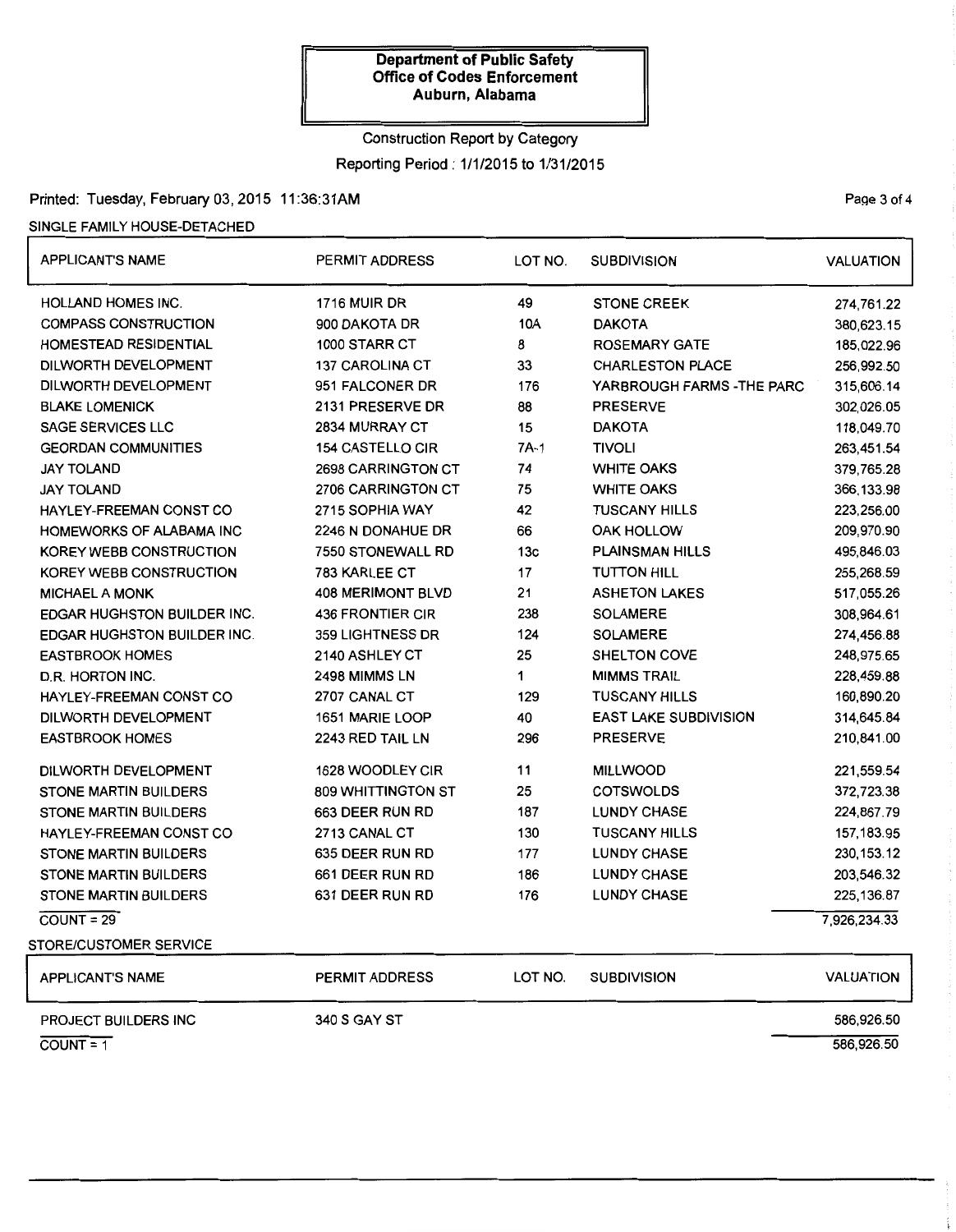# Construction Report by Category Reporting Period: 1/1/2015 to 1/31/2015

Printed: Tuesday, February 03, 2015 11:36:31AM

TOTAL COUNT= 66

TOTAL VALUATION= 19,413,571.97

PaQe 4 of 4

**BUILDING OF**